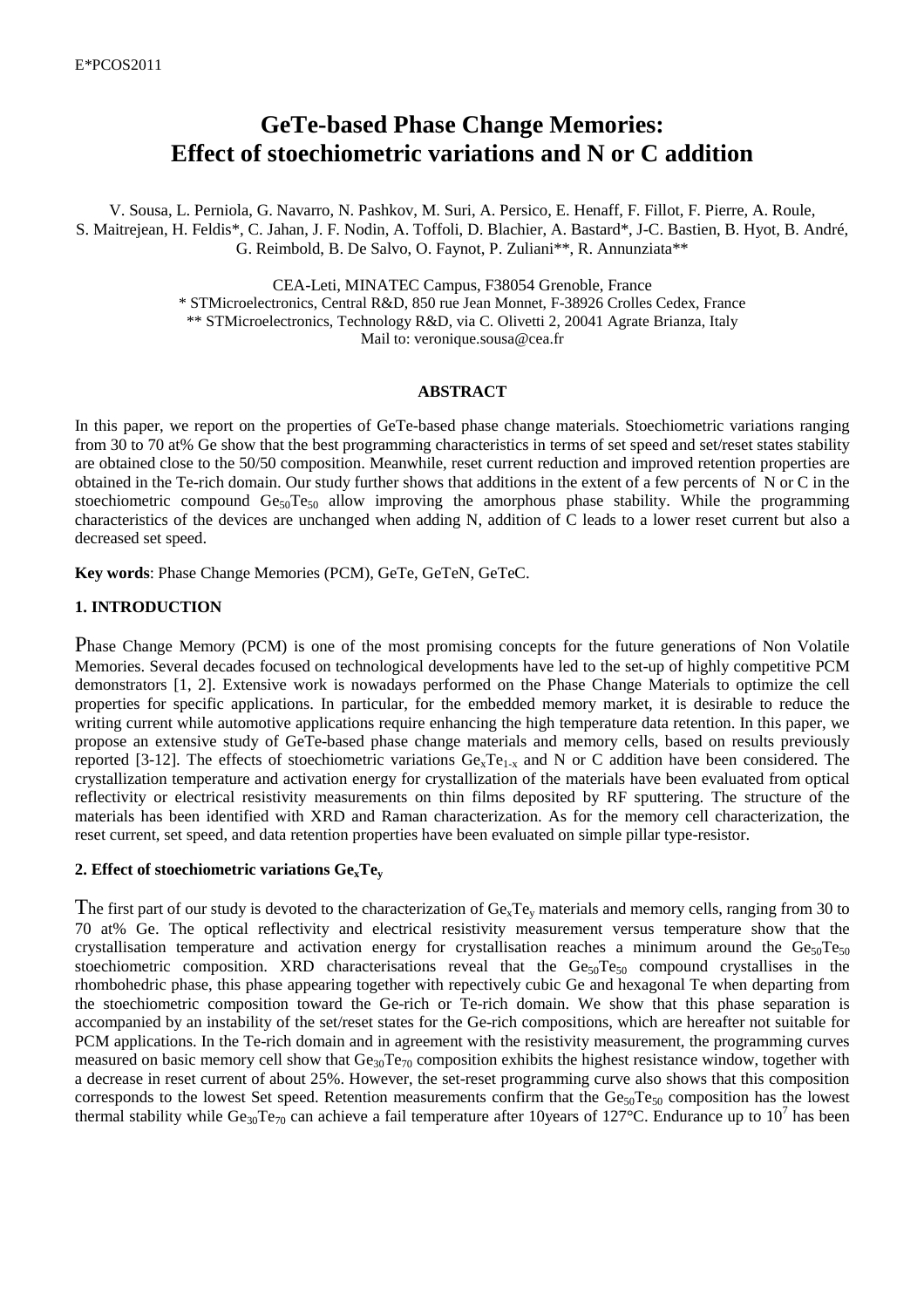demonstrated for all Te-rich composition, morphological analysis showing voids and W plug surface roughness appearing after failure for the  $Ge_{50}Te_{50}$  composition. Finally, we show that the drift is not impacted by the stoechiometry change, while both the threshold and holding voltage increase with increasing Te content.

# **3. Effect of N or C addition in Ge50Te<sup>50</sup>**

After showing that  $Ge_{50}Te_{50}$  exhibits the best programming characteristics but a retention still not coping with targeted specifications for automotive applications, we present the effect of N and C addition in this compound.

With the addition of N in  $Ge_{50}Te_{50}$ , optical reflectivity and electrical resistivity measurements show an increase of both the crystallization temperature and activation energy with N content. XRD and Raman spectra reveal that the crystallized phase turns to be cubic for N content above ~4%, while the grain size is reduced and the Ge segregation is suppressed. Meanwhile, XPS results show evidence for Ge-N bonding, leading us to the conclusion that amorphous GeN domains subsist after the crystallization of GeTe. As for the programming characteristics, the reset current and the set speed remain unchanged, while the retention properties are largely improved, with a fail temperature after 10years of 154°C for 2% of N. Drift is unchanged, while holding voltage is increased.

The addition of C in  $Ge_{50}Te_{50}$  also leads to an increase in crystallization temperature and activation energy for crystallization. Again, the C content above ~4% leads to the crystallization of a cubic phase, with an increased disorder and a grain size reduction following the addition of C. Unlike the addition of N, the addition of C impacts the programming characteristics, decreasing the reset current by about 30% but also slowing down the set speed. As expected from materials characterizations, the retention is improved resulting in a fail temperature after 10years of 127°C for 10% of C.

# **4. CONCLUSION**

In this paper, we have shown how the GeTe-based PCM device performances can be tuned thanks to materials engineering. GeTe host material features Reset current reduction either in the Te-rich domain or with addition of C within  $Ge_{50}Te_{50}$ , which is however accompanied by a set programming time increase. These material modifications, in a similar way like N addition, also feature improved data retention.

# **REFERENCES**

1. J.H. Oh et al., « Full Integration of Highly Manufacturable 512Mb PRAM based on 90nm Technology », IEDM (2006)

2. G. Servalli, « A 45nm Generation Phase Change Memory Technology », presented at IEDM (2009)

3. A. Fantini et al., « Comparative assessment of GST and GeTe Materials for application to embedded Phase Change Memory devices », presented at IMW (2009)

4. L. Perniola et al., « Electrical behavior of Phase Change Memory cells based on GeTe », IEEE Electron Devices Lett., Vol. 31, No. 5, pp. 488-490 (2010)

5. E. Gourvest et al., « Influence of the stoechiometry of GeTe films on their physical properties for PCM applications », presented at MRS Spring meeting (2009)

6. E. Gourvest et al., « Evidence of Germanium precipitation in phase-change  $Ge_{1-x}Te_x$  thin films by Raman scattering », Applied Physics Letters 05 031908 (2009)

7. G. Navarro et al., « Electrical performances of Tellurium-rich  $Ge_xTe_{1-x}$  Phase Change Memories », presented at IMW (2011)

8. N. Pashkov et al., « Physical and electrical characterization of Germanium or Tellurium rich  $Ge_xTe_{1-x}$  for phase change memories », to be presented at ESSDERC (2011)

9. A. Fantini et al., « N-doped GeTe as Performance Booster for Embedded Phase-Change Memories », presented at IEDM (2010)

10. E. Gourverst et al., « PCRAM performances improvement with nitrogen doped GeTe material for embedded applications », presented at MRS Spring meeting (2010)

11. G. Betti Beneventi et al., « On carbon doping to improve GeTe-based Phase Change Memory data retention at high temperature », IEEE International Memory Workshop, pp. 21-24 (2010)

12. G. Betti Beneventi et al., « Carbon doped GeTe Phase Change Memory featuring remarkable reset current reduction », presented at ESSDERC (2010)